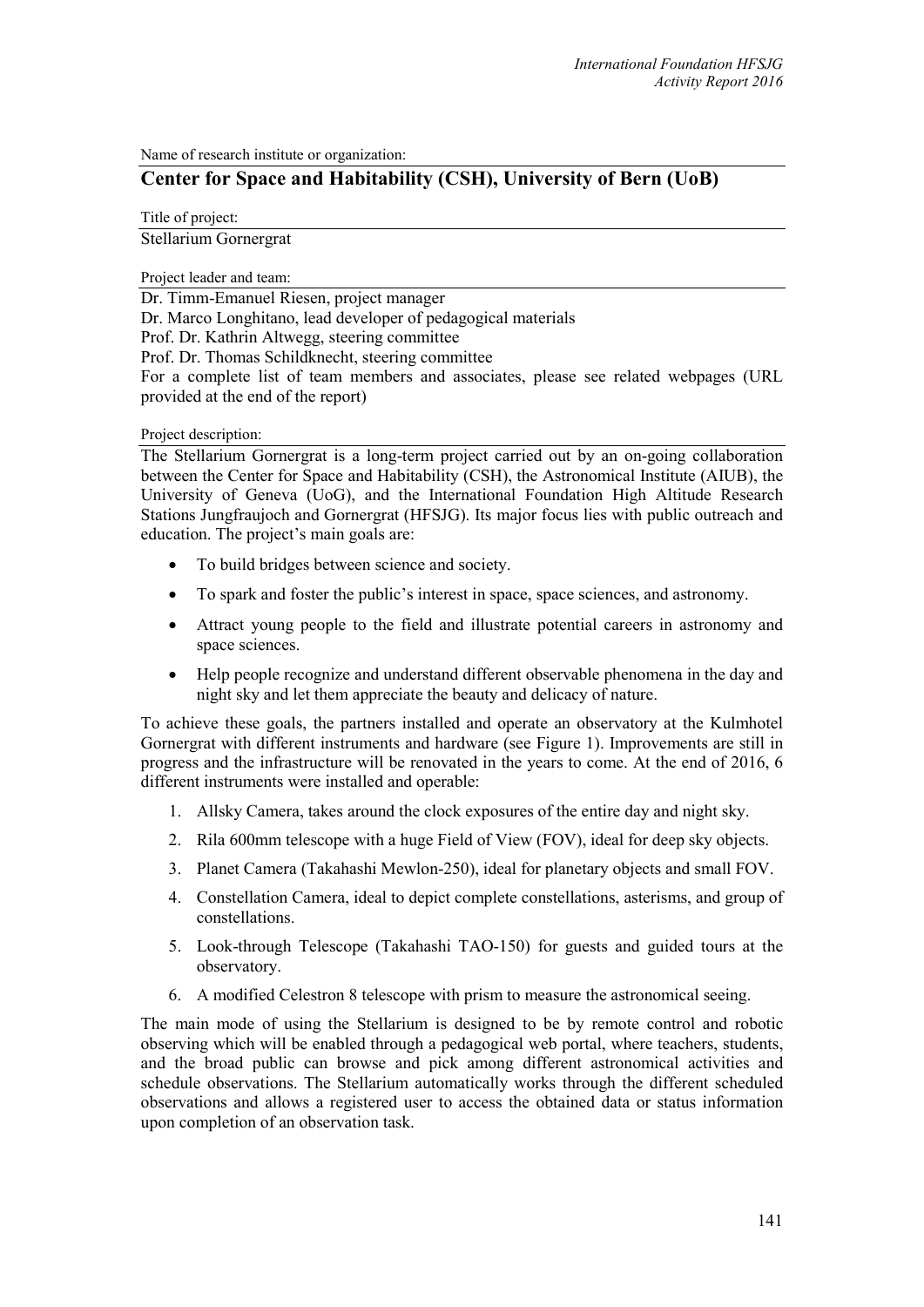#### *International Foundation HFSJG Activity Report 2016*

The pedagogical activities are currently being developed in German and French in 4 different levels of difficulty ranging from primary school to first year university students. Among the project's personnel are scientists and teachers that ensure that the activities are of high quality regarding astronomical content and feasibility for teachers and schools. All activities are scientifically and pedagogically peer reviewed and tested in class.



*Figure 1. Available instruments at the Stellarium Gornergrat: The left panel shows the RILA main instrument (black), the Takahashi Mewlon-250 Planet Camera (blue-white), the Takahashi TAO-150 Look-Through Telescope (red-white), and the C8 Seeing Telescope. The upper right panel shows the Allsky Camera and the lower right panel shows the Canon 60Da Constellation Camera.*

Achievements in 2016:

*Hardware*:

- The Canon 60Da (Constellation Camera) received a highly customized housing constructed in Bern that allows setting the zoom factor of the installed lens remotely by the web portal. The software driver was developed in Fribourg and the camera and housing were tested on site. There were minor problems with the motor coupling that have been solved. An interface to this instrument is currently being integrated into the web portal.
- A professional inclinometer, to keep track of the hotel and dome movement, was delivered and installed. Proper mounting required extra parts to be manufactured by our workshop for support. Initial tests showed that there was a temperature compensation problem for one of the 2 axes and the instrument was sent back to the manufacturer for refurbishment at no cost. The inclinometer is now working to our satisfaction and is producing valuable data sets.
- The Allsky Camera went through a second phase of maintenance: The 4 main resistors of the heating system had to be replaced to ensure constant heating power.
- Considerable efforts were made to renew the aged electrical parts in the lower electric cabinet (some parts over 40 years old). After a major effort to isolate faulty parts, some of the main switches and contactors were replaced, as they were responsible for faulty states, which lead to general failure states of the dome control.
- To increase the security of the facility, we also installed a new switch that allows the electric cabinet to be power cycled from afar. This minimizes the risk of losing the ability to close the dome.
- Extensive safety checks, including power failure strategies and mechanical problems have been simulated and tested to prepare the facility for actual remote ops.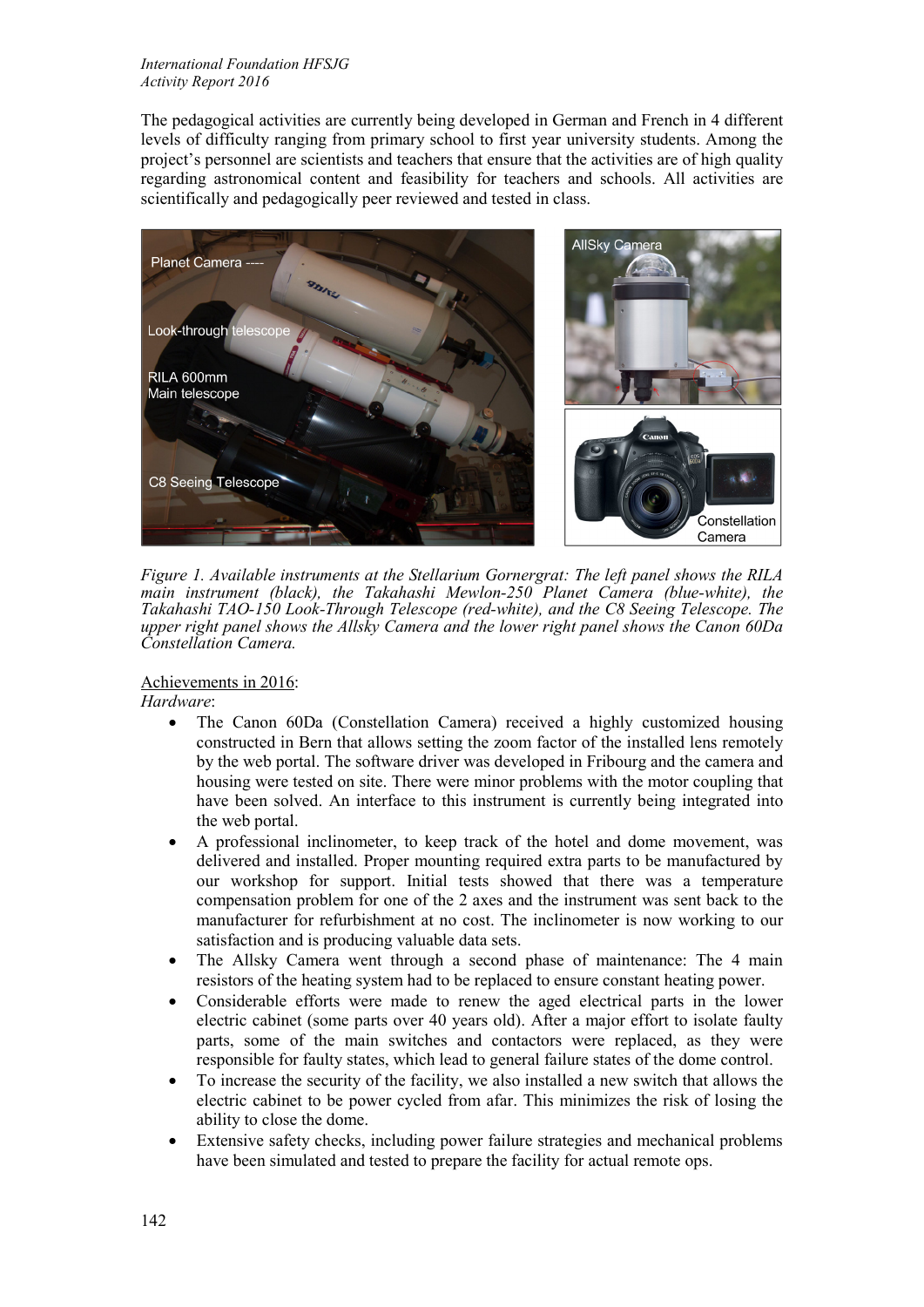- The SAIA controller and all power supplies were moved into a newly designed box that was designed and built with the support of the UoB electronics workshop (Christoph Josi). All the corresponding cabling was redone at the same time.
- One of the rain sensors needed to be replaced.

From the hardware point of view, we reached launch status in Q2 2016 and started all the local operations on site as planned.

# *Software and web-portal*:

The Internet connection between the Gornergrat and Zermatt was reorganized in early 2016 in collaboration with the HFSJG and we moved to our own fibre. All active components, as the firewall of the hotel, were removed wherever possible. In addition, a new provider was found in Zermatt for the uplink in direction Visp. The result is a much more stable Internet connection and ~8 times better performance in speed. Regarding the web portal, we suffered a setback due to the drop out of the person in charge. Nonetheless, we are optimistic that the portal can be launched in Q1 2017.

### *Personnel*:

Sylvia Ekström in Geneva left the project for an undetermined amount of time for personal reasons. There were no other changes in personnel within the reporting period.

### *Milestones*:

- A substantial milestone has been reached in July 2016: Being ready with all components of the Stellarium project but the web portal, we decided to launch all local activities on site. This included a new format "Space Trip", which allowed hotel guests to get guided tours and night sky observing every night during 2 weeks in October. It was a great success and more than 300 hotel guests in total joined us for this endeavour.
- Together with the "Dining with the Stars" events and other guided tours on site, a total of more than 930 people joined us for activities on the Gornergrat.
- Work with Blitz & Donner to create movies for web content to advertise the Stellarium and the Space Trip weeks.

# *Noticeable visits:*

- Price winners of Schweizer Jugend forscht
- Swiss television "Einstein" and "Rundschau" (2 independent events)
- Federal Council Alain Berset with family
- Universitätsleitung of the University of Bern
- Retired professors of the University of Bern

# Pedagogical Activities:

Much work went into further developing our pedagogical activities. A table with the current status is attached below.

Some noticeable engagements were:

- Fachmittelschule Neufeld: Special astronomy week
- Kantonsschule Uster: Special astronomy week
- Kantonsschule Olten: Special astronomy week and teacher training
- 5 Matura theses were supported in 2016. Best grades were reached for at least one of them.